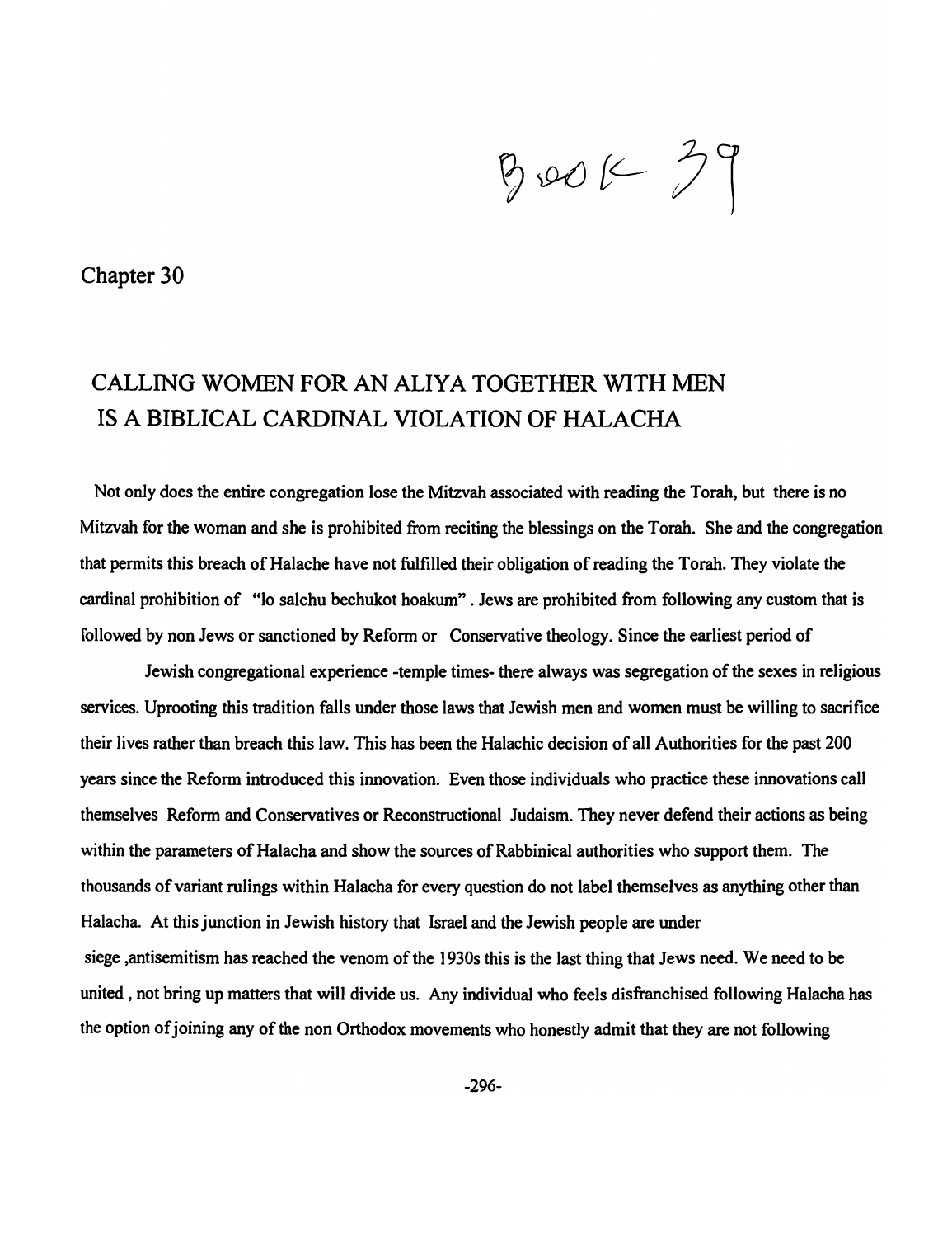Halacha. The fact that a graduate of Yeshiva university adopts the arguments of the Refonn regarding giving women Aliyot does not change the reality that such action is considered by all Halachic authorities as being a serious infraction of Halachic practice.

It is very praiseworthy that Jewish women want to expand their religious experience. It is mandatory that every Jew and Jewess master and practice the summary of the four parts of the Shulchan Aruch as summarized in the Code of Jewish Law- English translation,as well as my Books Responsa on the Four Parts of the Shulchan Aruch in English that have the approbation of Rav Piekarski and two books of the set have the approbation of Rav Moshe Feinstein. Many of my responsa regarding freeing agunot have the approbation of Rav Steinberg from Rehovot Israel.

## CHAPTER 31

## CALLING WOMEN FOR AN ALIYA TOGETHER WITH MEN IS A BIBLICAL CARDINAL VIOLATION OF HALACHA. Having a Bat Mitzvah in a Social Hall or in the Home is

mandatory. Having a celebration in a social hall or at home for the naming of an infant girl in the Synagogue is mandatory

I am the author of Responsa on Four parts of the Shulchan Aruch -Jewish Codes of Law in English that I have the approbation from Rav Piekarski. Rav Moshe Feinstein gave his approbation on 2 books of the set and Rav Steinberg from Rehovot Israel on many responsa before they passed away. Our Rabbinical Court has freed hundreds of Agunot from the chains of husbands who refused them a Jewish Divorce a Get. I am therefore in the forefront of the fight for Jewish women rights in accordance with Halacha-Jewish law.

I herewith state with one million percent certainty that if women are called for an Aliya together with men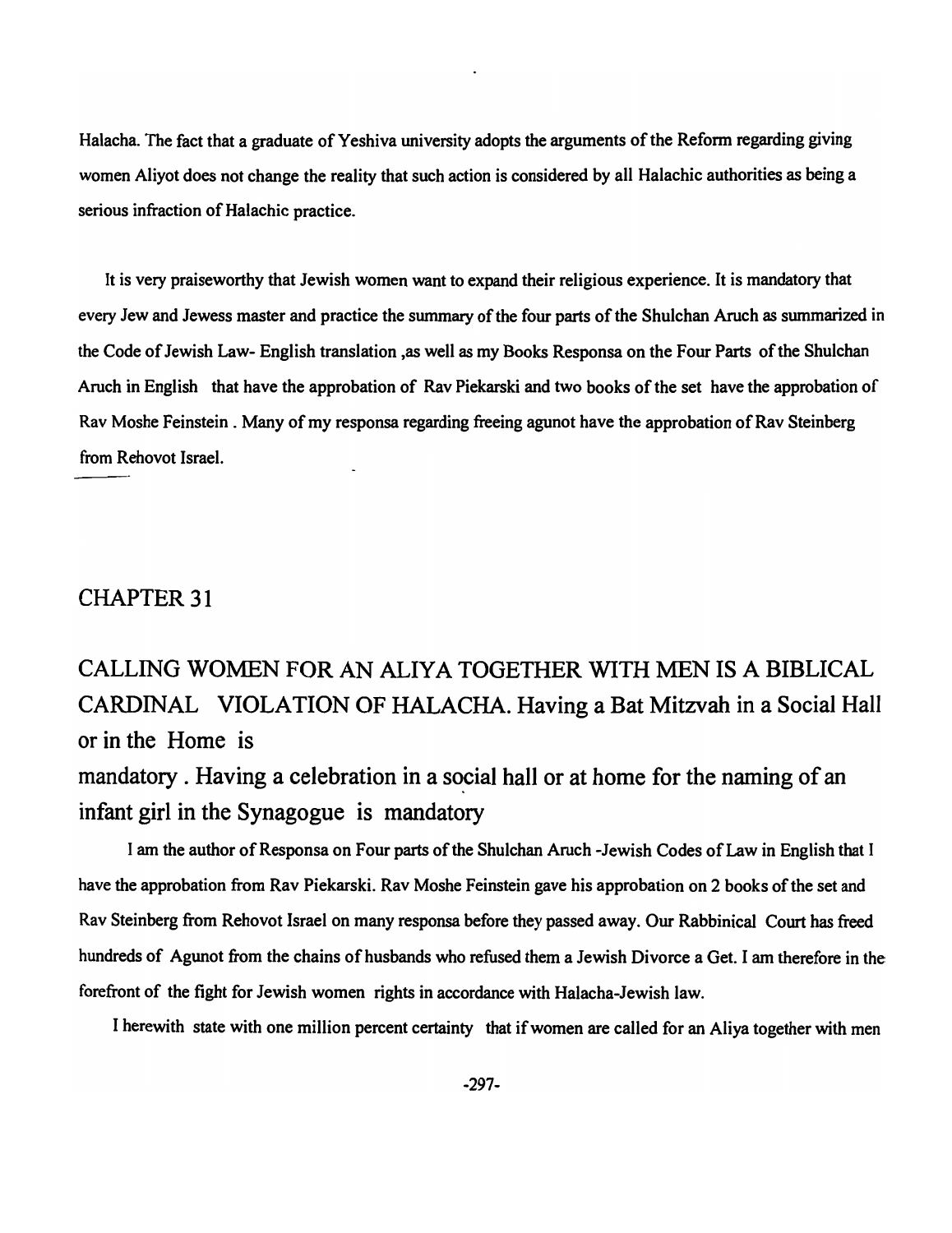then the entire congregation loses the Mitzvah associated with reading the Torah. There is no Mitzvah for the woman and she is prohibited from reciting the blessings on the Torah. She and the congregation that permits this breach of Halacha have not fulfilled their obligation of reading the Torah.

It is prohibited to recite Krias Shma-or any blessing or read the Torah or recite any word of the Torah in the presence of a woman who has any part of her body uncovered that Jewish daughters cover including her hair if she be married See Shulchan Aruch Orech Chaim Meginai Oretz 75:3. Even if the men not be sexually aroused it is prohibited. In our culture that continuously stimulate men and women - by television, magazines, movies and advertisement and is very lax on sexual mores, it is even more reason to have this standard of purity at the very least during prayer in the synagogue when sexual arousement would render the prayer or the reading of the Torah null and void. See Orech Hashulchon Orech Chaim 74:3 75:1,2.3,6. Rambam Laws of Krias Shma 3:16; Orech Chaim Meginai Oretz 75:1,2, 3;Mogen Avrohom 75:2.

Unfortunately many Jewish women imitate other women and dress in style. If the style calls for revealing dresses, blouses and skirts Jewish women follow suit. The more sexy and arousing the outfit the better. Who will stand guard at the synagogue to tum away such women? How many married Jewish women cover their hair? Who is going to tum them away? When women sit in their own section of the synagogue even if their dress is not modest , it does not effect the prayer of men providing the height of the Mechitza the separation between the sexes is at least the height of the shoulder's of the average adult woman approximately 54 inches. Otherwise the women must sit in the balcony. In addition, even without women wearing revealing clothes, one is not pennitted to pray in that synagogue because it lacks a Mechitza- a separation . Rav Feinstein Igros Moshe Vol I # 39, 40. The synagogue inherited the sanctity of the Temple in Jeusalem 2000 years ago. A Mechitza was erected on those occasions that a multitude of men and women gathered in order to prevent socialization during the prayers, recitation of G-d's name and reading of the Torah. Rav Feinstein rules that this Mechitza is Biblically required. The sanctity of synagogues likewise requires a Mechitza Biblically. Igros Moshe Vol 1 # 39.

Outside of the synagogue such a code of dress may precipitate an attack upon the woman of men who want to rape her that can G-d forbid prove fatal. Or she may have an affair and contract aids or another venereal -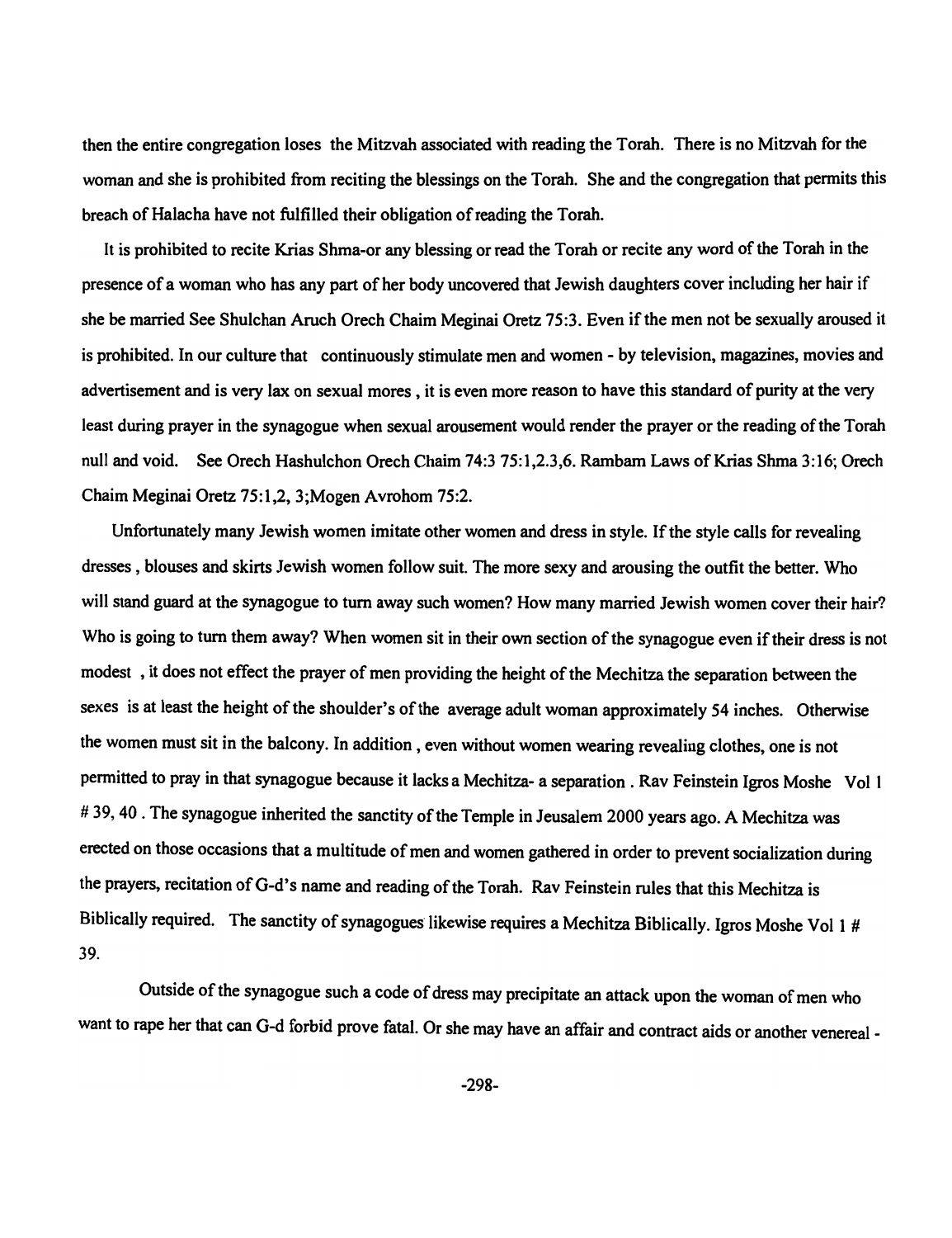sexually transmitted- disease or else find that she is pregnant. Marriage minded men will respect a woman who respects herself. Her style of clothes are the first impression. She signals if a man can have her sexually without marriage or must make a commitment. True she must wear attractive clothes, but they must meet the requirements ofTzniot - the style of Jewish daughters. Skirts and dresses must be below the knee, blouses must be below the arm pit, blouses sweaters and dresses can not be tight fitting. The contours of her bust can not be shown. See through dresses where part of her body is revealed are not the dress of a Jewish daughter. Dresses where part of the back is open do not meet the standard. Split skirts are sexy, but because of that are not the attire of a Jewish daughter. Even women employees of New York City post office must wear a uniform a blouse that hide the contours of their breast. Hostesses on British airlines wear a uniform- dresses or blouses that meet all the requirements ofTzniot. So we see that decent minded individuals of all faiths realize that the code of a woman's dress is critical to send the right message to men and to keep a respectable decorum and environment of sexual mores. On the other hand , women who ignore Tzniot- if they be married- may place their marriage into jeopardy. The attention of other men can lead to intimacies. Unfortunately in the majority of cases of divorce, adultery during the marriage precipitated the over 50% divorce rate that exists today, even within the religious population. It all starts with the abandon of Tzniot - a modest code of dress for Jewish daughters. Jewish daughters cover their hair if they are married.

In addition one would violate the cardinal prohibition of "10 salchu bechukot hoakum." Jews are prohibited from following any custom that is followed by non Jews or sanctioned by Reform or Conservative theology. Yoreh Dayoh 178: I ;Bais Yosef and Ramo;Gro 178; I ,8; Shach Ibid 178: I ,2,3,4;Taz Ibid 178: I ,2,3,4;Responsa Mahrik # 88;Responsa Srhredai Esh vol 2 # 80; Hapardes July 1966;page 36;-Rav Feinstein Orech Chaim vol I #104.

On the other hand, having a Bat Mitzvah celebration in a social hall or home is a Mitzvah and mandatory to give the girl a feeling of importance and recognition. This is not following in the ways of non Jews or the non Orthodox since such celebrations always existed among Jews to commemorate the passage from infancy to maturity and responsibility .The same applies of making a celebration at the name giving of an infant girl in the synagogue when the infant is born.

-299-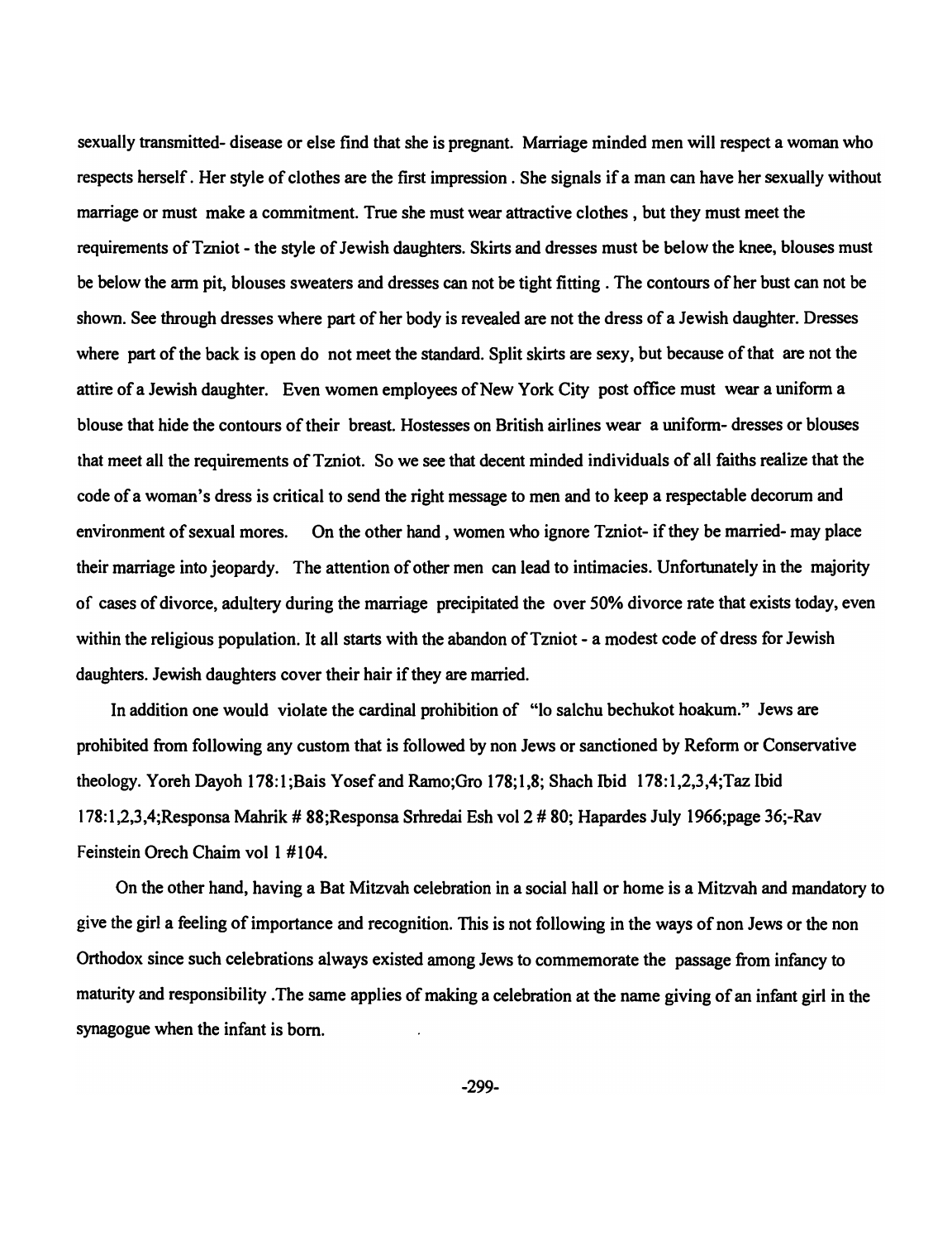Since the earliest period of Jewish congregational experience -temple times- there always was segregation of the sexes in religious services. See Igros Moshe Orech Chaim vol I #99; vol 2 #40; Igros Moshe Orech Chaim vol 3 #25;vol 4 #91; vol 1 #46;vol 1 #39; #40;#41#42 vol 3

# 23 ;#24vol 2 #43;vol 4 #32;vol 1 #39,#42,#vol 4 # 29; vol 3 # 23 ;vol 4 # 30 ;# 31;#29; Tzitz Eliezer vol 5 psicha # 1-8 .Uprooting this tradition falls under the category oflaws that Jewish men and women must be willing to sacrifice their lives rather than breach .See Yoreh Dayoh 157:1 Taz 157:2,3; Shach 157:5. This has been the Halachic decision of all Authorities for the past 200 years since the Reform introduced the concept of desegregation of the sexes in prayer services. See Chsam Soffer and Sdei Chemed re reform; Lev Hoivri from Rav Akiva Yehosif ben Rav Yechiel.

We are living in an era that ignorance of Torah and Mitzvohs is the norm. We have non Orthodox ignoramuses and Orthodox ignoramuses. All the maladies and violation of Halacha-Jewish Law in a symptom of this chronic illness ofignorance of the Torah. In addition we are presently fighting for the very survival of Jews everyplace in the world. The flash point are the Jews in Israel. We are presently at war for our very survival. Intermarriage and divorce are over 50% . At this time we must abandon ail our personal preferences and focus on priorities. Any individual Jew or Jewess who is not happy with the restrictions of Halacha canjoin the non Orthodox. No one is forcing them to observe Jewish Law. On the other hand, every Jew who observes additional Mitzvos and refrains from violating Jewish laws is fulfilling his duty to G-d and to the Jewish people. Just because you do not observe one set of laws does not mean that you are free to violate ail the laws. Even a non observant Kohen can still participate in Birkot Kohanim -bless other Jews. We do not tell a non observant Jew transgress more since you are not religious. Rambam Tefila- Nesiat Kapayim 15:6.,7; Igros Moshe Orech Chaim. A congregation that has no Mechitza -no separation between the men and women but the men and women sit separately should not have mixed sitting. Sitting separately -without a Mechitza- a physical barrier dividing the sexes- is still better than mixed sitting and is a lesser transgression. Likewise, having an Orthodox Rabbi in a Congregation that has mixed sitting is a lesser transgression than having a rabbi who will preach heresy and deny the foundations of Jewish belief and practice. The Orthodox rabbi will influence the congregation to observe other Jewish Laws and eventually put up a Mechitza. If the Rabbi is very idealistic and